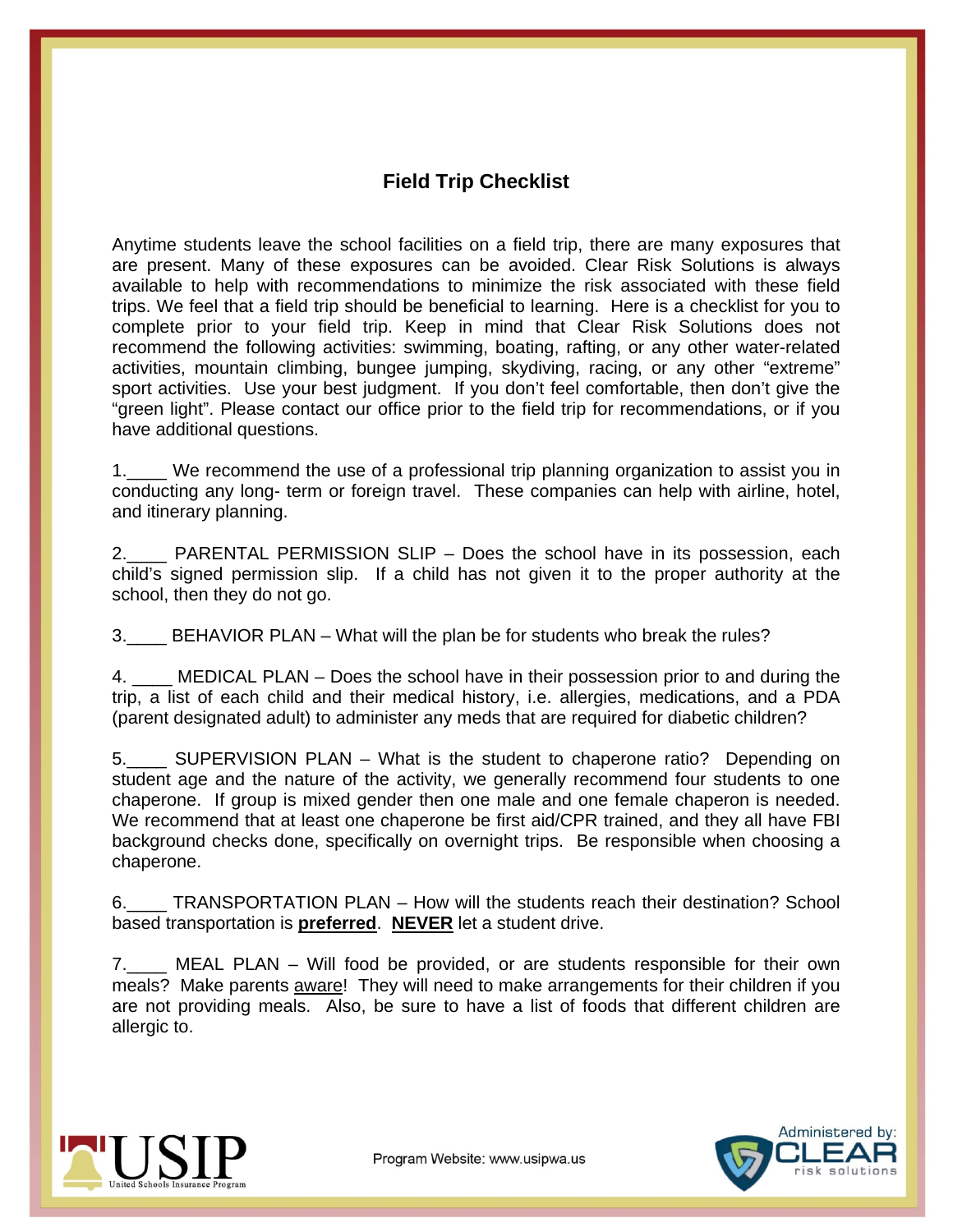8. LODGING PLAN – If this is an over night trip, do the parents have the proper phone number and address? Are there separate sleeping areas and bath/shower facilities for the boys and girls? Make sure that the children are packed appropriately for this overnight stay. Also, avoid situations that involve just one student and one chaperone, especially opposite sex. Make sure chaperones have more than one student around them.

PRIOR APPROVAL – Has your field trip been approved by the school board and superintendent? Have you consulted with Clear Risk Solutions for recommendations?

# **SCHOOL TRIPS**

# CONTROL OF FUNDS:

- 1. Receipt of funds-either in district or ASB accounts
- 2. Expenditure of funds via PO or district procedures
- 3. No gift of public funds
- 4. No co-mingling of funds
- 5. If a private vendor is used (i.e. travel agent), does potential expenditure require bidding?
- 6. If school uses a contractor for services, will the vendor take personal frequent flyer miles and will the vendor take personal credit cards for payment, if needed?

#### FUNDRAISING:

- 1. Opportunity to raise funds for trip
- 2. Fund raiser needs approval of either principal or school board
- 3. All monies earned are deposited either in District or ASB Account—NO SLUSH FUNDS
- 4. Attempts at fiscal accounting are required
- 5. (If a car wash, then record the number of cars washed and reconcile to amount collected)
- 6. If each student shares in the benefit of the receipts via credit to his account within the school fund, it is recommended to use a parent under the direction of a school person to develop a spreadsheet indicating the credit of the funds to the student's account and include the spread sheet with the deposit to the school district or ASB. (This involves parents and reduces the work for secretaries)
- 7. Compile a total accounting of all fund raising efforts for the trip so each student knows how much they need to commit to pay from personal funds.
- 8. Excess amounts can be prorated among those students who worked on the fundraisers.

#### INSURANCE COVERAGE:

- If travel is out of the country, does liability coverage exist?
- (Coverage questions must be asked for each trip, as travel restrictions can potentially change in a short period of time)
- Personal accident insurance coverage is required.
- Emergency treatment cards must be in possession of chaperon, including consent to treat and insurance policy information. To include, food allergies, medical conditions, etc.
- Knowledge of medically fragile students and treatment must be obtained prior to leaving.



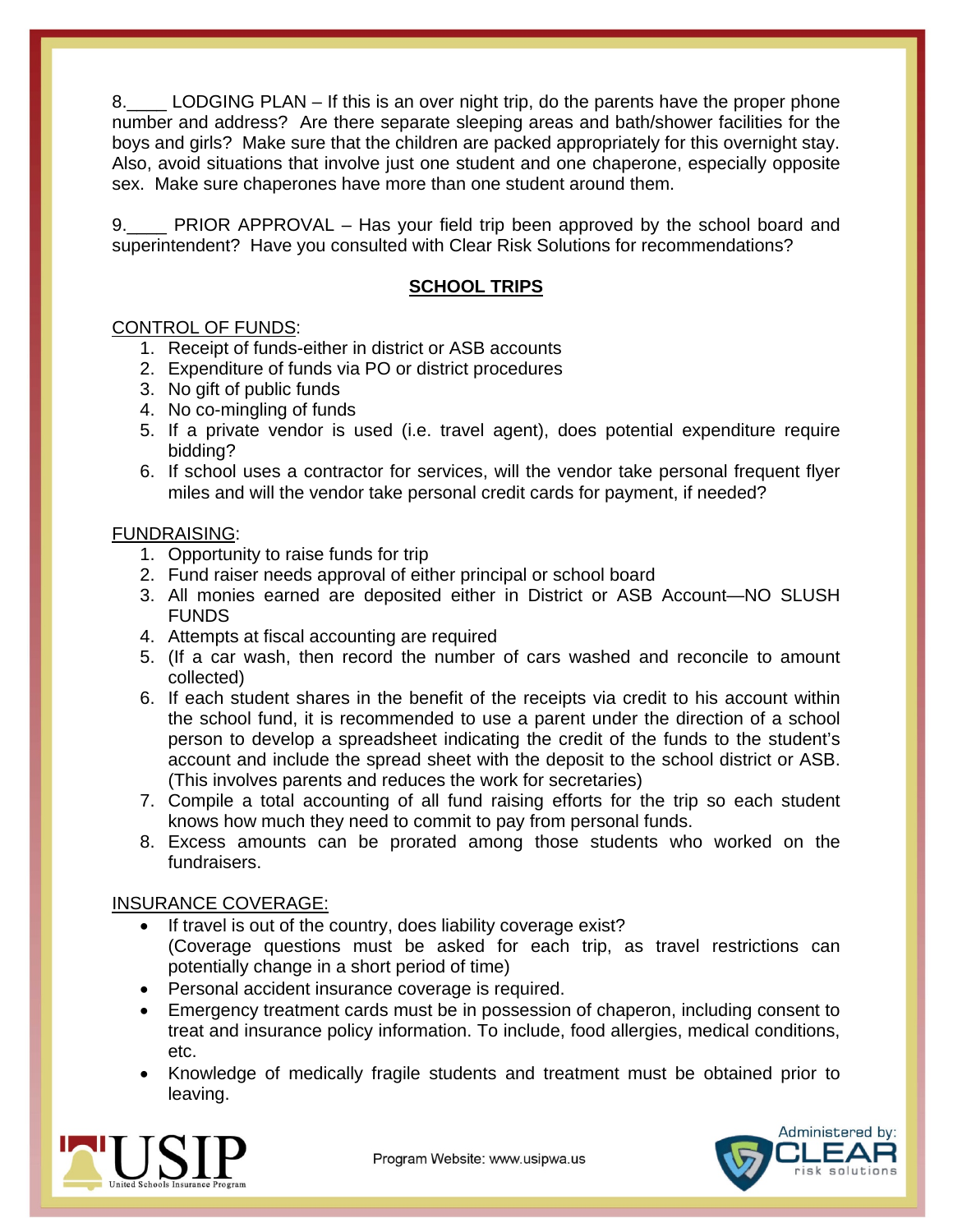- First aid trained chaperones are recommended.
- A written EMERGENCY PLAN dealing with accidental injuries or illness must be in place before leaving.
- Is travel trip insurance available and has the coverage been purchased?
- If vendors are used, hold harmless mutual agreement, certificate of insurance with 2 million dollars in limits and school named as additional insured are required.

# SUPERVISION:

- Is the sponsor a staff member working within the scope of their district duties?
- Is there a written plan for supervision?
- Ratio of chaperones to students: over night 1:6; days 1:10-12
- Chaperones must be trained in their responsibilities
- Chaperones must know and enforce school rules
- Background checks may be required of chaperones
- Students must be informed of behavior guidelines and consequences for misbehaving before leaving
- Provisions for disciplining students must be made in advance, including procedures for returning students ahead of time

# TRANSPORTATION:

- School vehicles are covered by insurance and are preferred method
- Private carrier—Private insurance is primary
	- 1. Personal vehicles-owner driver
	- 2. Vendor provided via contract or ticket
- Public Transit—Transit insurance is primary

#### MEALS/LODGING:

- Meals are part of the total program, or student responsibility
- Meals are group meals
- Meal allowance may be given to students, according to district procedures on a per diem basis
- Lodging—plan in place and communicated before leaving
- No males and females in the same room
- Visitor guidelines—recommend general public meeting area
- Lodging in home stays
	- 1. Avoid, if possible
	- 2. Background check with host school or institution is recommended, if home stays used
	- 3. Emergency plan available for students, in case of need/unsafe conditions
	- 4. Behavior expectations shared with home stay hosts



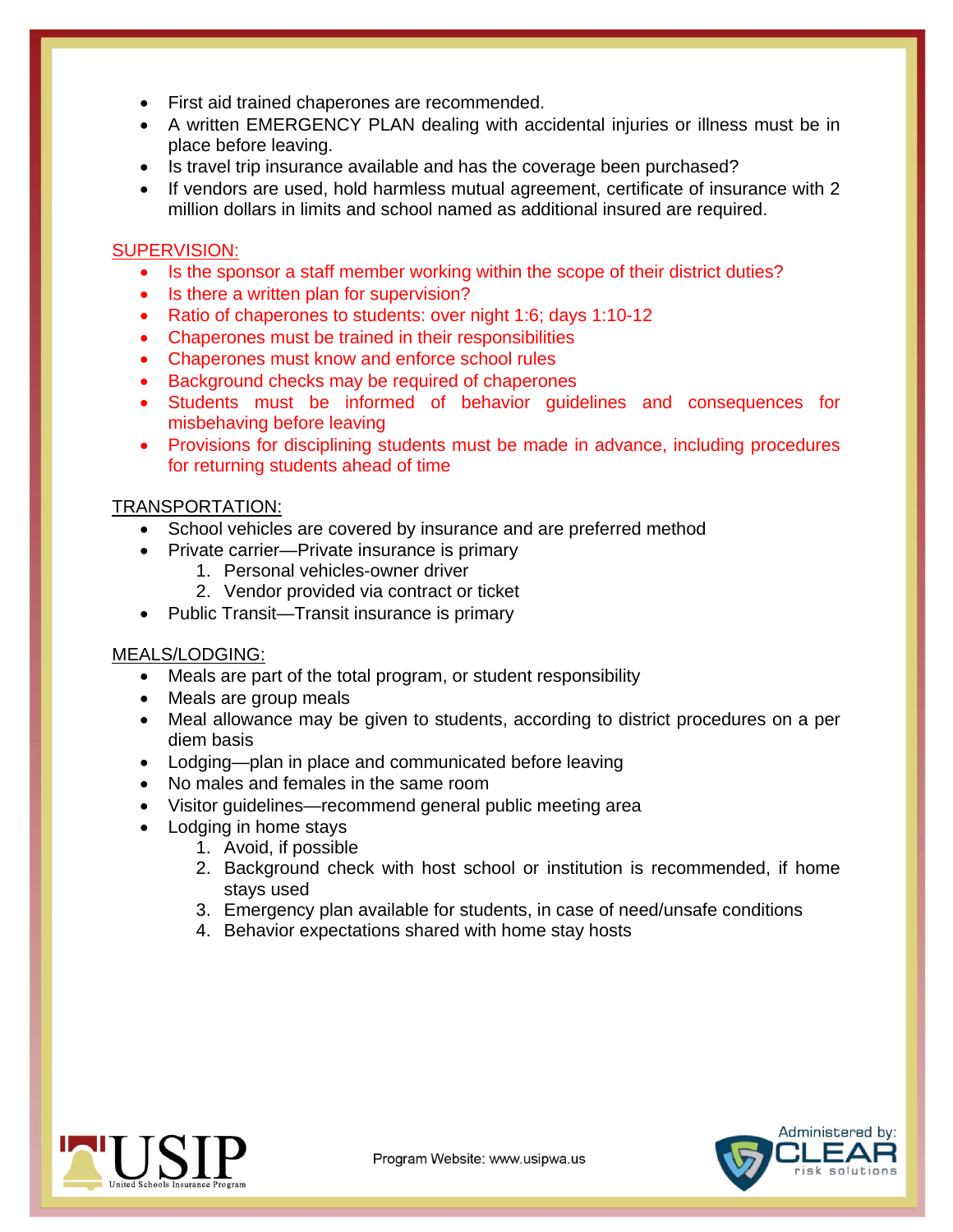#### PARENT MEETINGS:

It is recommended the following topics be covered at the parent meeting. Other topics may be added, as needed, to fit the scope and responsibilities of the travel. These meetings are an excellent way to clarify responsibility of each party involved.

### ORIENTATION MEETING**:**

- 1. Goals and objectives of travel program.
- 2. The standard of conduct established for the program.
- 3. Behavior plan outlining the responsibilities pupils assume by participating in program.
- 4. Basic costs for travel, meals, lodging/accommodations, and other fees such as entrance fees, miscellaneous spending.
- 5. Travel arrangements, including overnight accommodations, as needed.
- 6. Arrangements for coping with illness, accidents or other emergencies.
- 7. Need for special equipment or clothing.
- 8. Deadlines for payments, refunds, etc.
- 9. Individual questions answered and shared with group, as appropriate.

# FINAL PRE-TRIP MEETING:

- 1. Final travel arrangements, including exact itinerary, for entire trip.
- 2. Confirmation of emergency numbers and contact information.
- 3. Finalization for any fiscal issues/payments, etc.
- 4. Collection of parent permission forms.
- 5. Individual questions answered and shared with group, as appropriate.



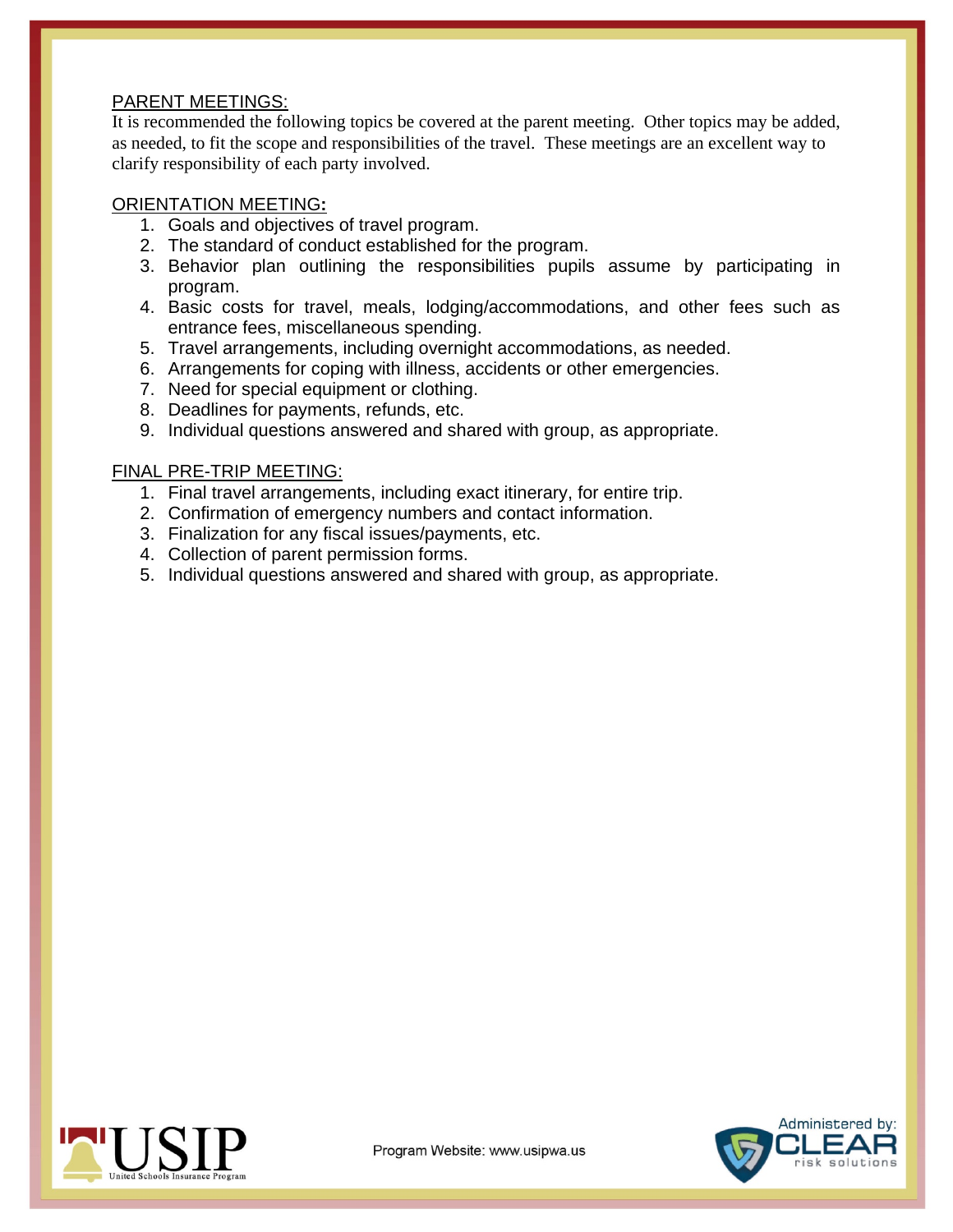#### **TRIP PROPOSAL**

(School Sponsored)

If the trip is part of a regular academic/activity program

-or-

The trip is an enhancement to the regular academic/activity program

-and-

The sponsor is a district employee working within the scope of their duties

then

The trip is a **school-sponsored** activity/event

If the trip is a school-sponsored activity/event

Is the trip *required* or *optional?* 

If the trip is a school-sponsored activity/event

-and-

The trip is part of a regular class

then

The trip is probably *district sponsored*.

If the trip is a school-sponsored activity/event

-and-

The trip is not a part of a regular class, but a grade-level activity, club, or athletic activity/event

then

The trip is probably and *ASB-sponsored* activity/event





Program Website: www.usipwa.us